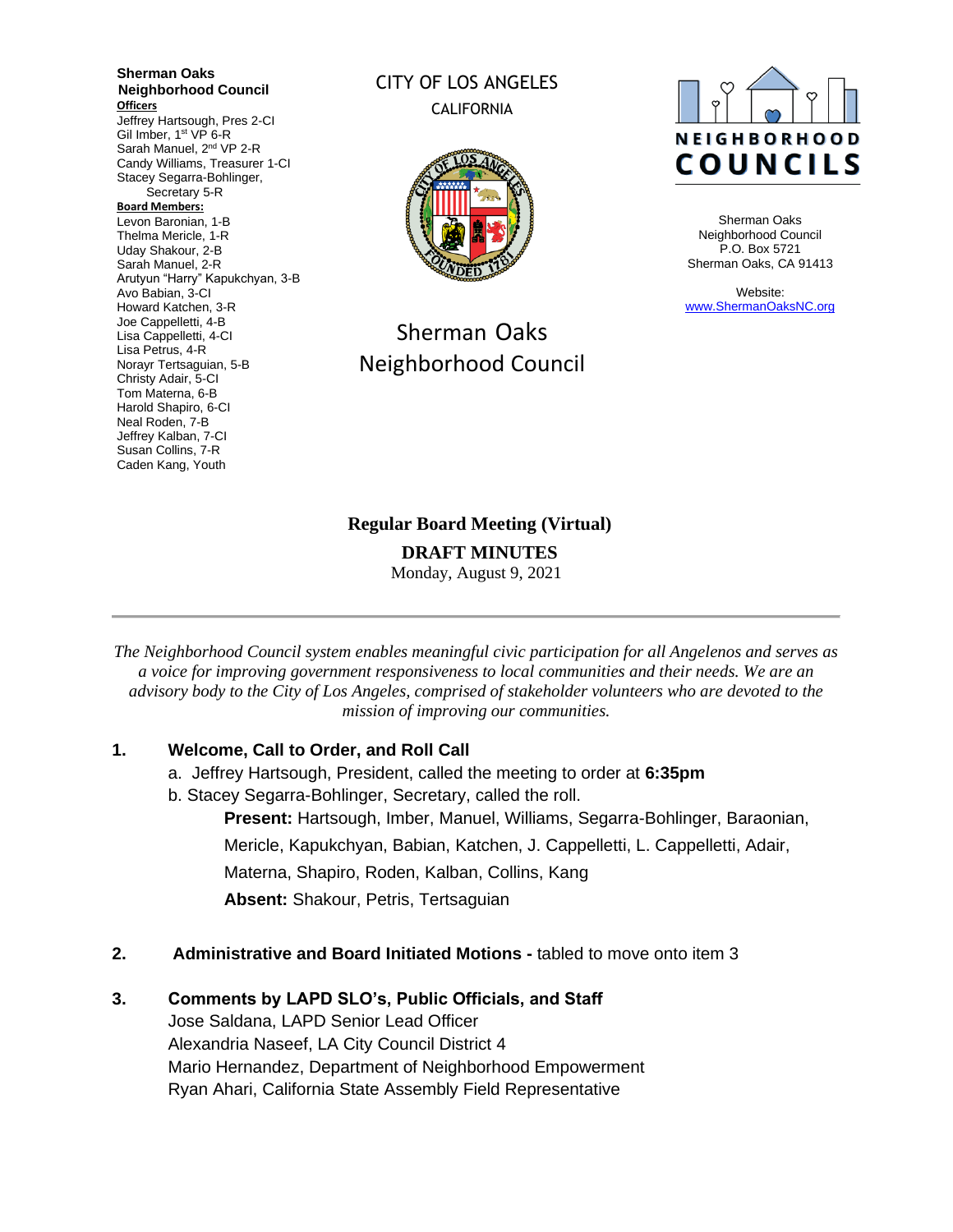Sherman Oaks Neighborhood Council Minutes Regular Board Meeting, Monday, August 9, 2021 Page 2

#### **2. (resumed) Administrative and Board Initiated Motions –**

### **a. Approval of SONC Board Meeting Minutes from July 12, 2021**

**Moved by:**Jeffrey Hartsough **Seconded by:** Howard Katchen **Yes:** Hartsough, Imber, Manuel, Williams, Segarra-Bohlinger, Baraonian, Mericle, Kapukchyan, Katchen, J. Cappelletti, L. Cappelletti, Adair, Materna, Shapiro, Roden, Kalban, Collins, Kang (18) **No: - Abstain: - Ineligible:** Babian (1) **Absent:** Shakour, Petris, Tertsaguian (3) **Motion to Adopt 2.a carries (roll call vote):** 18-0-0

### **b**. **SONC Movie in the Park (MITP) Event – October 2021 A motion to approve the expenditure of up to \$3000 for a SONC Movie in the Park Event in the month of October 2021.**

**Moved by:** Sarah Manuel **Seconded by:** Jeffrey Kalban Public comment followed. Discussion followed.

**Yes:** Hartsough, Imber, Manuel, Williams, Segarra-Bohlinger, Baronian, Mericle, Kapukchyan, Katchen, J. Cappelletti, L. Cappelletti, Adair, Materna, Shapiro, Roden, Kalban, Collins (17)

**No**: -

**Abstain**: -

**Ineligible:** Babian, Kang (2)

**Absent**: Shakour, Petris, Tertsaguian (3)

**Motion to Adopt 2.b carries (roll call vote):** 17-0-0

### **c. SONC Post Office Box Renewal Fee A motion to approve the expenditure of up to \$175 for the renewal fee for the Sherman Oaks Neighborhood Council's (SONC) Post Office Box.**

**Moved by:** Neal Roden **Seconded by:** Jeffrey Kalban Public comment followed. Discussion followed.

**Yes:** Hartsough, Imber, Manuel, Williams, Segarra-Bohlinger, Mericle, Kapukchyan, Katchen, J. Cappelletti, L. Cappelletti, Adair, Materna, Shapiro, Roden, Kalban, Collins (16) **No:** -

**Abstain:** - **Ineligible:** Babian, Kang (2) **Absent:** Baronian, Shakour, Petris, Tertsaguian (4) **Motion to Adopt 2.c carries (roll call vote):** 16-0-0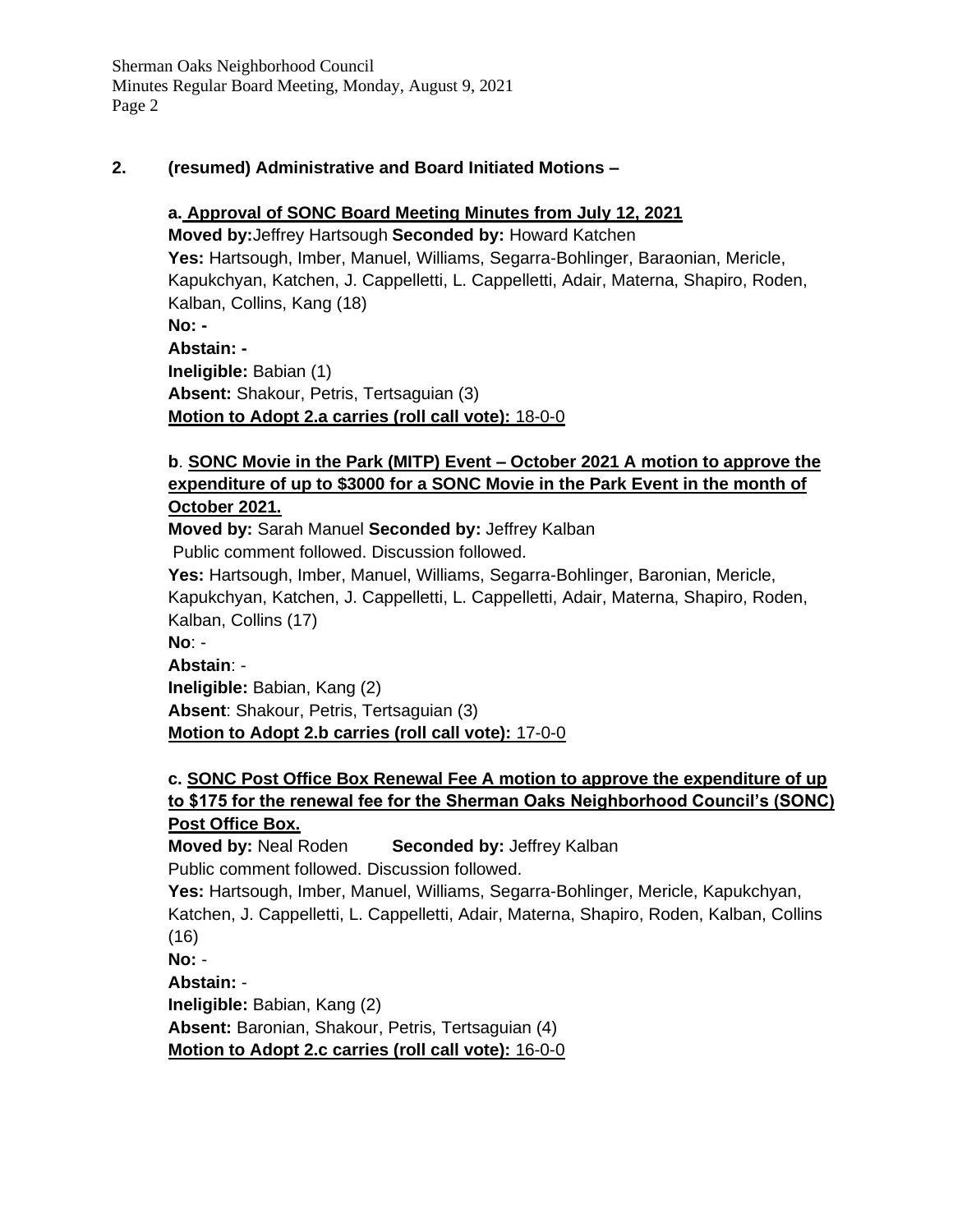### **d. Care-Kit Items for distribution to members of the Sherman Oaks Community A motion to approve the expenditure of up to \$100 for the purchase of hygiene products for distribution to Sherman Oaks community members who are experiencing homelessness and economic vulnerability.**

**Moved by:** Howard Katchen **Seconded by:** Jeffrey Kalban

Public comment followed. Discussion followed.

**Yes:** Hartsough, Imber, Manuel, Williams, Segarra-Bohlinger, Mericle, Kapukchyan, Katchen, J. Cappelletti, L. Cappelletti, Adair, Materna, Shapiro, Roden, Kalban, Collins (16)

**No: - Abstain: - Ineligible: -** Babian, Kang (2) **Absent:** Shakour, Petris, Tertsaguian, Baraonian (4) **Motion to Adopt 2.d carries (roll call vote):** 16-0-0

### **4. President's Report**

- a. Board Retreat / Training
- b. Committee Assignments
- c. "New Normal" -- possibility of moving into hybrid (in person/virtual) meetings
- d. Next SONC Board Meeting September 13, 2021

### **5. Committee Reports**

**a. Education Committee - Joe Cappelletti, Chair** 

Meeting on Monday, August 16 at 7pm

## **b. Government Affairs – Gil Imber, Chair**

### **i.** *CF 20-1506-S1. Didi Hirsch Psychiatric Service (dba Didi Hirsch Mental Health Services) / Call Direction to Ensure Suicide Safety (CRESS) Pilot Program / Contract Amendment*

**Motion**: The Sherman Oaks Neighborhood Council (SONC) supports the City of Los Angeles' proposed amendment to increase expenditures toward the existing Call Direction to Ensure Suicide Safety Pilot Program (CRESS Pilot Program) and 8-hours-a-day, 7-days-a-week service operated by Didi Hirsch Mental Health Services in order to expand this offering to a 24-hours-a-day, 7- days-a-week operation, in order to continue allowing Didi Hirsch Mental Health Services to handle identified mental health calls to ensure that individuals in severe emotional distress or suicidal crisis receive the appropriate support in a timely manner and to reduce the need for the Los Angeles Police Department to respond to these types of calls. By expanding hours of operation from 8/7 to 24/7, this will enable this group to provide service at all hours of the day and night. This motion for a CIS in support of CF 20-1506- S1 is in accordance with SONC's previous stance in Council File 20-0769-S1,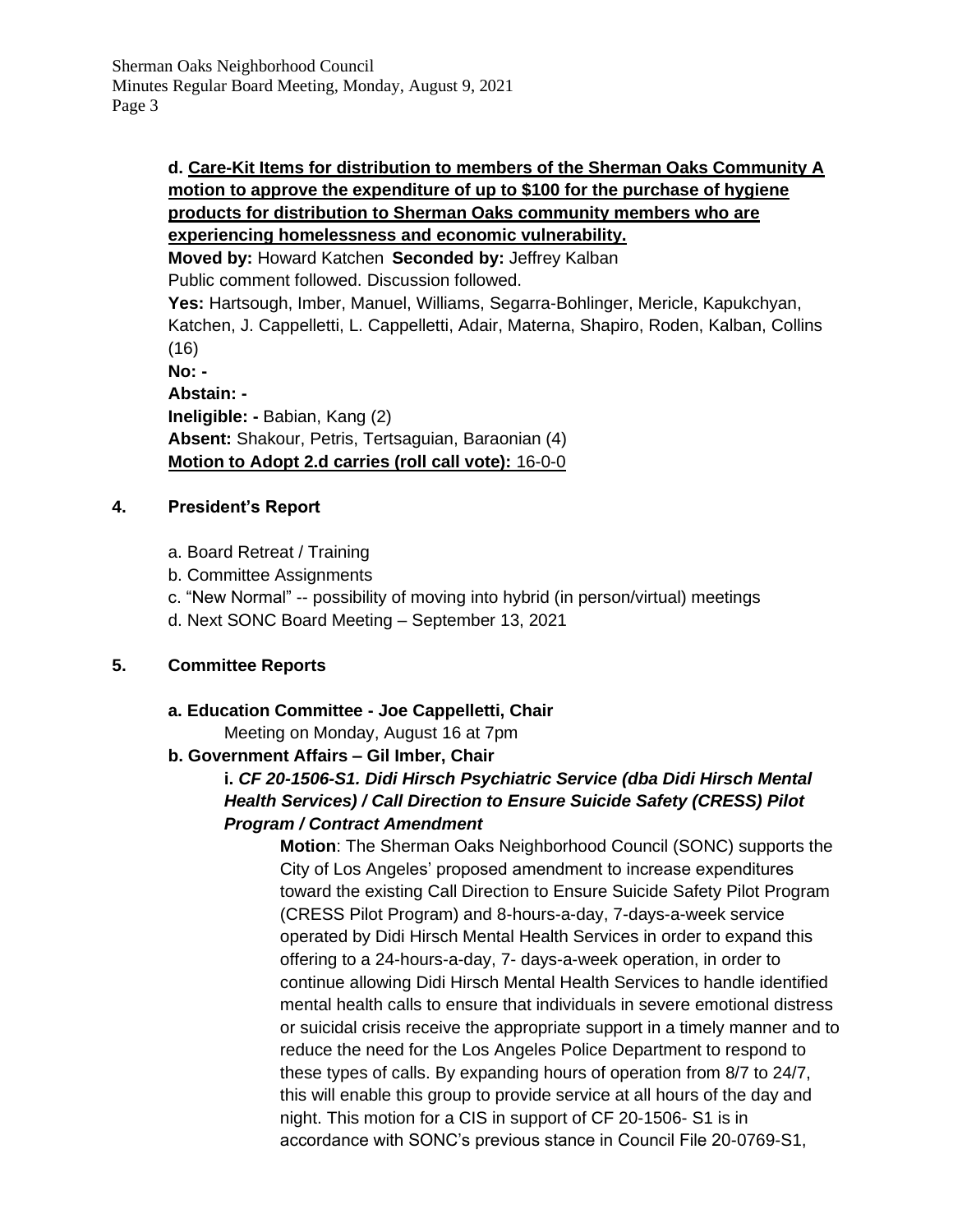Sherman Oaks Neighborhood Council Minutes Regular Board Meeting, Monday, August 9, 2021 Page 4

> adopted by SONC at its meeting on October 19, 2020, in which SONC voted to support the Fire Department (LAFD)'s expansion of the Advance Provider Response Units (APRU) program to respond to non-violent noncriminal calls that would previously be responded to by the police department (LAPD).

Community Impact Statements (CIS) to be filed and Letters to CD4 and others, as appropriate.

**Moved by:** Government Affairs Committee **Seconded by:** (no second needed) Public comment followed. Discussion followed.

**Yes:** Hartsough, Imber, Manuel, Williams, Segarra-Bohlinger, Mericle, Katchen, J. Cappelletti, L. Cappelletti, Adair, Materna, Shapiro, Roden, Kalban, Kang (15) **No:** -

**Abstain:** Kapkchyan, Collins (2) **Ineligible:** Babian (1) **Absent:** Shakour, Petris, Tertsaguian, Baraonian (4) **Motion to Adopt 5.b.i carries (roll call vote):** 15-0-2

- **c. Green and Sustainability Committee – Avo Babian, Chair**  (unavailable)
- **d. Outreach Committee - Sarah Manuel, Chair**  Outreach Committee is dark in August
- **e. Planning & Land Use Committee - Jeff Kalban, Chair**  PLUM committee is dark in August
- **f. Public Safety Committee – Christy Adair, Chair**  Meeting on Tuesday, August 10
- **g. Traffic and Transportation Committee - Avo Babian, Chair**  (unavailable)

**h. Budget Advocates - Howard Katchen, SONC Representative and Budget Advocate.**

Budget day upcoming, Saturday, August 21 at 9:30am

### **7. Treasurer's Report – Candy Williams, Treasurer**

### **a. Treasurer's Report**

**b. A motion to approve the Sherman Oaks Neighborhood Council's (SONC) Monthly Expenditure Report (MER) for the period ending June 30, 2021. Moved by:** Finance Committee **Seconded by:** (no second needed) **Yes:** Hartsough, Imber, Manuel, Williams, Segarra-Bohlinger, Mericle, Kapukchyan, Katchen, J. Cappelletti, L. Cappelletti, Adair, Materna, Shapiro, Roden, Kalban, Collins (16) **No:** - **Abstain:** - **Ineligible:** Babian, Kang (2)